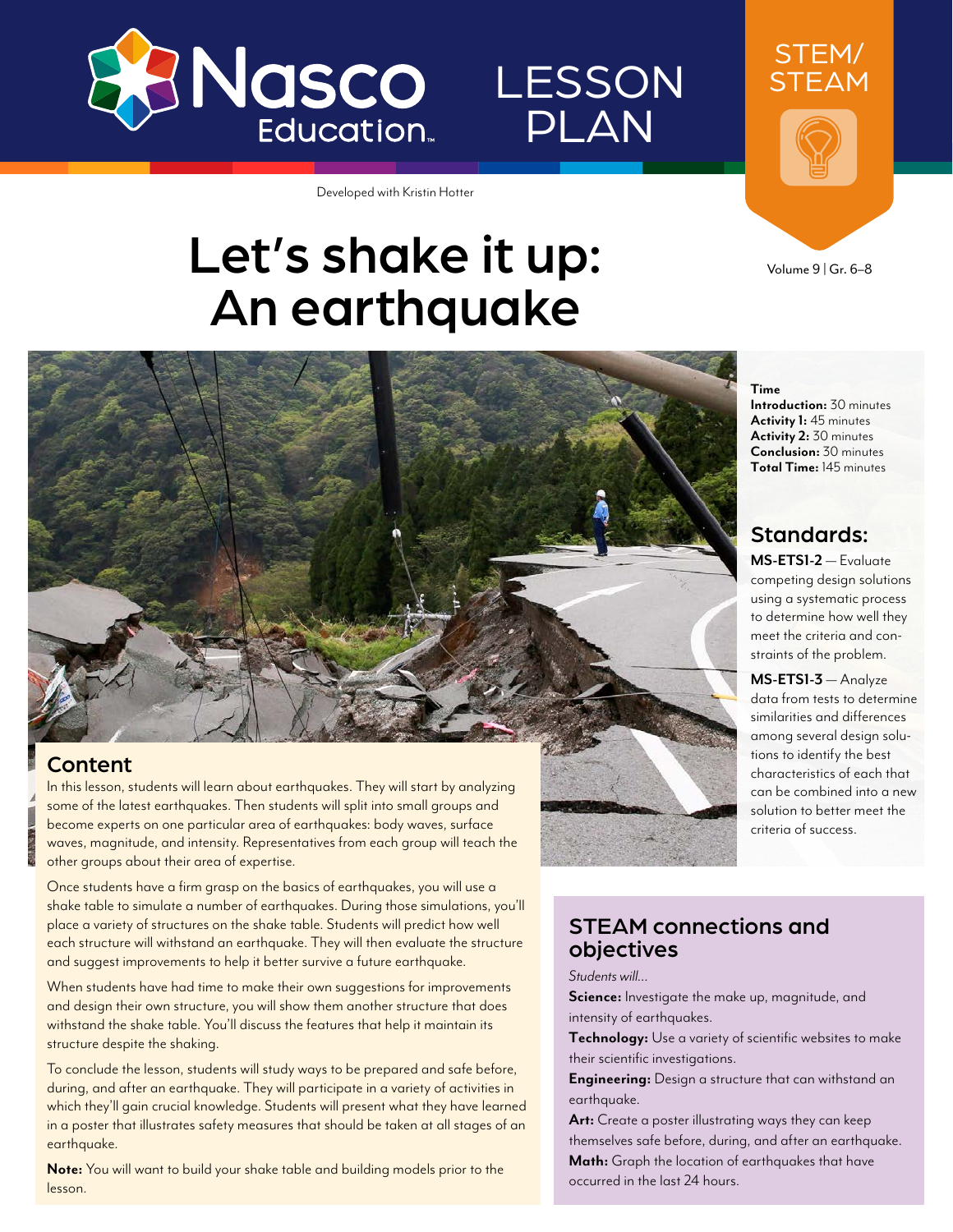#### Resources / websites used

- Earthquakes in the Last 24 Hours (<http://on.doi.gov/3oXY3Ei> )
- Seismic Waves website [\(http://bit.ly/3r3bioY\)](http://bit.ly/3r3bioY)
- Earthquake Magnitude website [\(http://bit.ly/3oXYP4a\)](http://bit.ly/3oXYP4a)
- Earthquake Intensity website [\(https://on.doi.gov/3mrfLy4\)](https://on.doi.gov/3mrfLy4)
- Earthquake PowerPoint PDF
- "Earthquake jigsaw" handout

# Accessibility for remote learning



**Introduction:** Students have access to the websites and digital copies of the handout. The jigsaw can take place through a platform like Zoom or Google Meet.

Activity 1: Since the materials are mostly everyday materials, the activity is easy to present to students using a digital platform. Students can access digital copies of the handout.

**Activity 2:** While the activity suggests students build a model that they think will withstand a simulated earthquake, the same can be accomplished with a design using pencil and paper. Students can use a cell phone to take a picture and upload their building blueprints.

**Activity 3:** Students have access to the website. The only additional materials needed are paper and coloring materials. Their posters can be uploaded or presented using a digital platform.

### Introduction (Use slides 2–8 from Earthquake PowerPoint PDF)

- 1. Ask students to make predictions about how many earthquakes they think have occurred in the last 24 hours. Ask several students to share their predictions along with an explanation for that prediction.
- 2. Pull up this website [\(http://on.doi.gov/3oXY3Ei](http://on.doi.gov/3oXY3Ei)) to show students the actual number.
- 3. Guide students through the features of the website (the map, the clickable dots, and the bar on the left that provides locations, times, and magnitudes).
- 4. Click on some of the earthquakes listed and look at the depths of them. Explain that many of those earthquakes happened deep in the earth's crust.
- 5. Graph the locations of earthquakes that occurred in the last 24 hours.
- 6. Ask students to make observations regarding the magnitude numbers of earthquakes.\*

\* Students should recognize that the magnitude consists of a number less than 10 and includes a decimal to the tenths place. They should also observe that most (if not all) numbers are below 5.0. Ask students to consider the location, depth, and magnitude of some of the earthquakes. Have them determine whether or not they think a particular earthquake was felt by humans or not. For instance, an earthquake measuring 6.2, at a depth of 150 km located in the middle of an ocean wasn't felt by humans, but a 4.8 earthquake, at a depth of 6.1 kilometers located off the coast of Costa Rica was probably felt by humans.

- 7. Explain that determining magnitude is one way to measure an earthquake. Another way is to measure the intensity of its seismic waves.
- 8. Divide students into four groups. Each group will be responsible for becoming experts in one area.
	- • [Body waves \(http://bit.ly/2WnE1H4](http://bit.ly/2WnE1H4))
	- • [Surface waves \(http://bit.ly/2WnE1H4\)](http://bit.ly/2WnE1H4)
	- • [Magnitude \(http://bit.ly/3oXYP4a\)](http://bit.ly/3oXYP4a)
	- • [Intensity \(http://bit.ly/3oXYP4a\)](http://bit.ly/3oXYP4a)
- 9. Distribute or provide digital copies of the "Earthquake jigsaw" worksheet.
- 10. Give students 15-20 minutes to read their assigned section, take notes on the worksheet, and become an expert in their particular area.
- 11. Reconvene and have students from each group report back to the rest of the class.
- 12. As students are presenting, students from other groups should take notes on the presentation and learn from their peers.
- 13. Use slides 2-8 to provide students with another opportunity to grasp the concepts discussed in the jigsaw.



**Example of slide 2**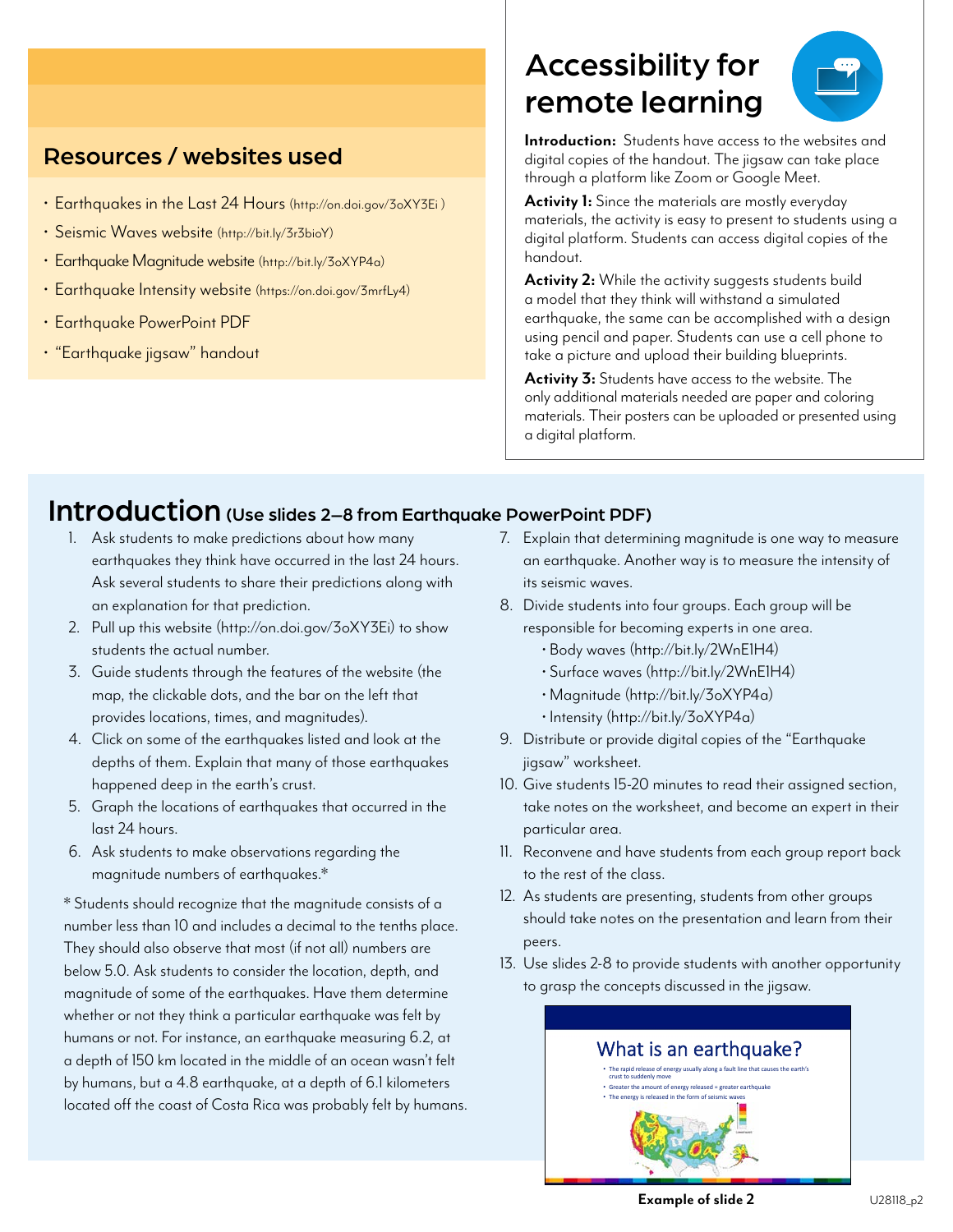# Building a shake table

(Create prior to the lesson)

**Step 1:** Hold the two cardboard pieces horizontally. Keeping the two pieces together, put a rubber band around each side. It should be about an inch or so from the ends. **Step 2:** Slip the four balls between the two cardboard pieces. The balls should be

directly below each rubber band with one ball on each side of the cardboard.

**Step 3:** Tape a ruler to the front of the shake table to ensure that each time you pull back the cardboard, you are pulling the same distance.

### Building structures (Create prior to lesson)

While any kind of building material will work (toothpicks, straws, coffee stirrers) and joints (marshmallows, gum drops, modeling clay), when put to the test, straws and modeling clay worked best.

The facilitator will build each structure on a small piece of card stock. You'll transfer and clip the card stock to the shake table before running your tests. It is suggested that you make each struc- ture at least 6" tall.

**Structure 1** Rectangular Prism–similar to a skyscraper

**Structure 2** Cube

**Structure 3** Rectangular Prism with triangular reinforcements

**Optional Structure 4** Cube with triangular reinforcements

#### Shake table (Materials needed)

- 2 pieces of sturdy cardboard (cardboard from a binder works well) **[\[BE01304\(A\)\]](https://www.enasco.com/p/BE01304(A))**
- 2 rubber bands **[\(BE01000\)](https://www.enasco.com/p/BE01000)**
- 2 binder clips **[\(9729953](https://www.enasco.com/p/9729953))**
- $\cdot$  4 balls\*
- Wooden ruler **[\(TB20569](https://www.enasco.com/p/TB20569))**
- Masking tape **[\(9701124\)](https://www.enasco.com/p/9701124)**

\*The size of the four balls used should be relational to the size of the cardboard used. For example, if you use two pieces of 8.5" x 11" cardboard for the shake table, use four 1" in diameter bouncy balls. If you use two pieces of 12" x 16" cardboard, use four golf balls. If you use two pieces of 18" x 24" cardboard, use four tennis balls.

#### Activities 1 & 2 (Materials needed)

- Building materials\***[\(TB27626](https://www.enasco.com/p/TB27626))**
- Masking tape **([9701124](https://www.enasco.com/p/9701124))**
- "How well will it hold up?" handout
- Card stock **([9733611](https://www.enasco.com/p/9733611))**

\*This kit is one example you could use to test out different materials. Other supplies can be used.

# Activity 1 (Earthquake simulations)

In this activity, the facilitator, will demonstrate what happens to these structures under the conditions of an earthquake. Students will not be building these structures, they will simply be observing and making predictions in this part of the lesson.



- 2. To illustrate this, pull one of the shake table's rubber bands back 1 cm. Tell them that it represents an earthquake with a magnitude of 3.0.
- 3. Pull the rubber band back again. This time, pull it to 10 centimeters and release. Explain this represents an earthquake with a magnitude of 4.0
- 4. Ask: How far would I need to pull the rubber band to demonstrate a 5.0, 6.0, 7.0, 8.0 earthquake?
- 5. What type of waves does the shake table simulate?
- 6. Engineers use shake tables to simulate earthquakes in order to design and construct buildings that can better withstand powerful earthauakes.
- 7. Provide each student with a copy of the "How well will it hold up?" worksheet. Place structure 1 on the shake table. Ask students to draw what they see in the first column of the worksheet. Make observations about the building. (It looks like a skyscraper. It's taller than it is wide.) Those observations should also go in the first column. Finally, ask students to predict what they think will happen to the structure during a simulated earthquake. That will go in the second column.



- 8. Pull the rubber band back 2" and ask students to observe as you release the earthquake. Students should record their observations for that distance. If the structure fell, reassemble as students record their observations.
- 9. Repeat the simulation pulling the rubber band back to both  $4"$  and  $6"$
- 10. Facilitate a discussion as to why students think the structure fell. Ask students what they think could have made the structure sturdier.
- 11. Repeat steps 7-10 for structure 2.
- 12. Before showing students structure 3, discuss the similarities and differences between structures 1 and 2. What do those structures have in common that caused them to fall?
- 13. Facilitate a discussion where students can present ideas they think might help make those structures more structurally sound. Ask students to sketch a picture to illustrate their thinking. Record student ideas.
- 14. Show students structure 3. Go through Steps 7-10 one more time. What makes this structure different from structures 1 and 2?

ō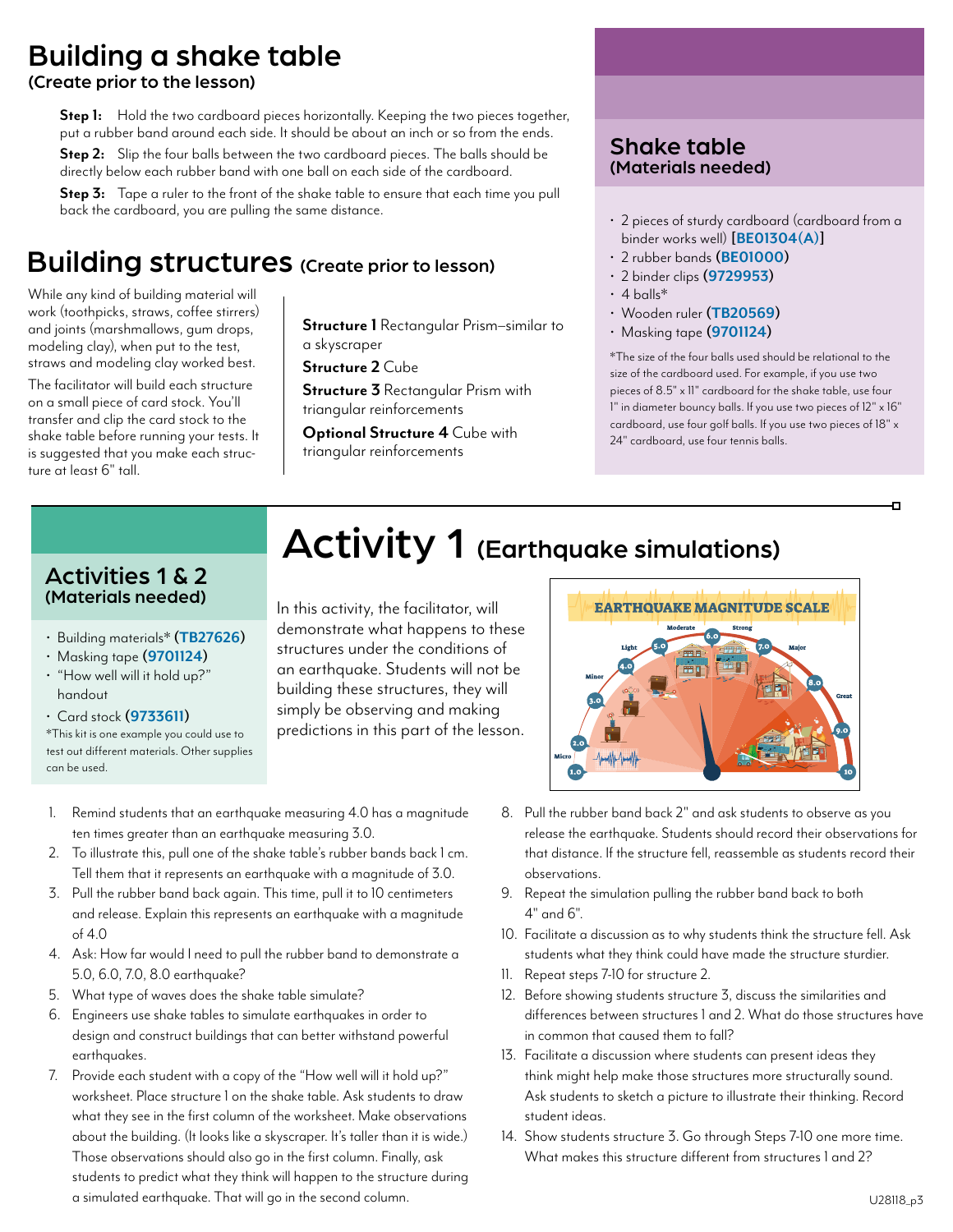# Activity 2 (Earthquake simulations)

In this activity, students will make their own buildings. You may put whatever constraints on the building as you see fit for your students. For instance, you may suggest a maximum base width or you may suggest a minimum height.

If three-dimensional buildings are not an option, have students draw their structural ideas. As an additional challenge, you may want to have students complete this activity before showing them structure 3 in Activity 1.

- 1. Once you've facilitated a discussion on the similarities and differences between the three structures used in Activity 1, ask students to design their own buildings.
- 2. Students will use building materials to create a building of their own that they believe will withstand a simulated earthquake.
- 3. If students have the opportunity to test their buildings on the shake table you have made, tell them they will be provided with only 4 small pieces of tape to adhere their building to a piece of card stock. That piece of card stock will then be clipped to the shake table in the same manner you used in Activity 1.

o

# Activity 3 (Earthquake simulations)

- 1. To draw the lesson to a close, direct students to this website [\(http://bit.ly/37pgifN](http://bit.ly/37pgifN)), where you will find ways to be safe and prepared before, during, and after an earthquake.
- 2. Start by looking at the points in the "Before" section. Direct students to the first bullet point (Build an emergency kit).
- 3. Explain that an emergency kit provides supplies during a disaster. Often times, when earthquakes occur the power can be out for several days. A good disaster kit has supplies for three days.
- 4. Ask students to brainstorm items that should be kept in an emergency kit.
- 5. Have them compare their lists with this list [\(https://bit.ly/37myqH4](https://bit.ly/37myqH4)).
- 6. Consider having students play this game [\(http://bit.ly/3oXgSav\)](http://bit.ly/3oXgSav) about building an emergency kit.
- 7. Talk through each of the points in the "During" section. Facilitate the discussion by asking these questions.
	- Why should you cover your neck and head?
	- Why is it important to stay out of an elevator?
- Possible extensions **Possible interventions**

*Students can…*

- Calculate the average magnitude and/or depth of the earthquakes from the last 24 hours.
- Experiment with a variety of building materials. They can build structures similar to structures 1-3 in Activity 1. Students can use the shake table to determine if the building materials affect the buildings resistance to an earthquake.
- Research the similarities and differences of magnitude and intensity. They can compare and contrast one of the magnitude scales with the Mercalli Scale.
- Research the basics of designing a skyscraper. They can apply what they learn in their research to the structures they build in Activity 2.
- Where is the safest place to be in your house during an earthquake?
- Why is it important to be cautious before entering your home after an earthquake?
- 8. Finally, talk through the points in the "After" section.
- 9. Ask students to create a three-section poster about earthquake safety. One section should be dedicated to safety before an earthquake, one for during an earthquake, and a third for after an earthquake.
- 10. Students should choose one or more safety measures to include in each section. The poster should include both text and illustrations that clearly show how a person can be prepared for an earthquake and safe during and after one as well.

*Students can…*

- Work through the jigsaw activity as a whole group. Four different areas can be overwhelming for some students, so focus on either body and surface waves or magnitude and intensity.
- Think, pair, and share their ideas for structural improvements. Give them time to think independently. Pair students to help struggling students get helpful ideas from a partner and then have pairs share with the whole group.
- Focus their efforts on becoming an expert in one particular part (before, during, or after) of earthquake safety.

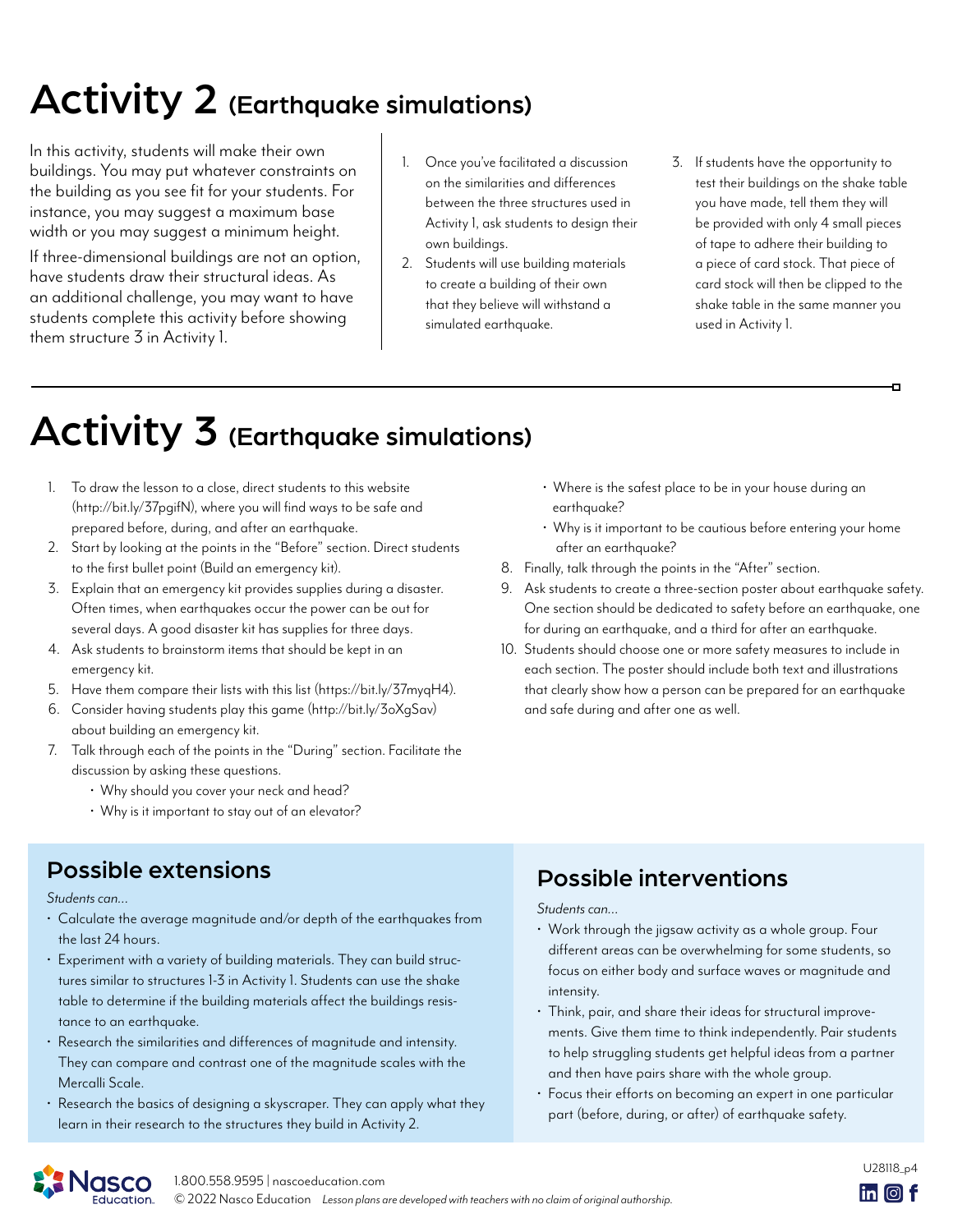# Earthquake jigsaw

| Nc | . . |
|----|-----|
|----|-----|

**Directions:** Record notes from the assigned sections.

| <b>Body waves</b> | Surface waves |
|-------------------|---------------|
|                   |               |
|                   |               |
|                   |               |
|                   |               |
|                   |               |
|                   |               |
|                   |               |
|                   |               |
| Magnitude         | Intensity     |
|                   |               |
|                   |               |
|                   |               |
|                   |               |
|                   |               |
|                   |               |
|                   |               |
|                   |               |
|                   |               |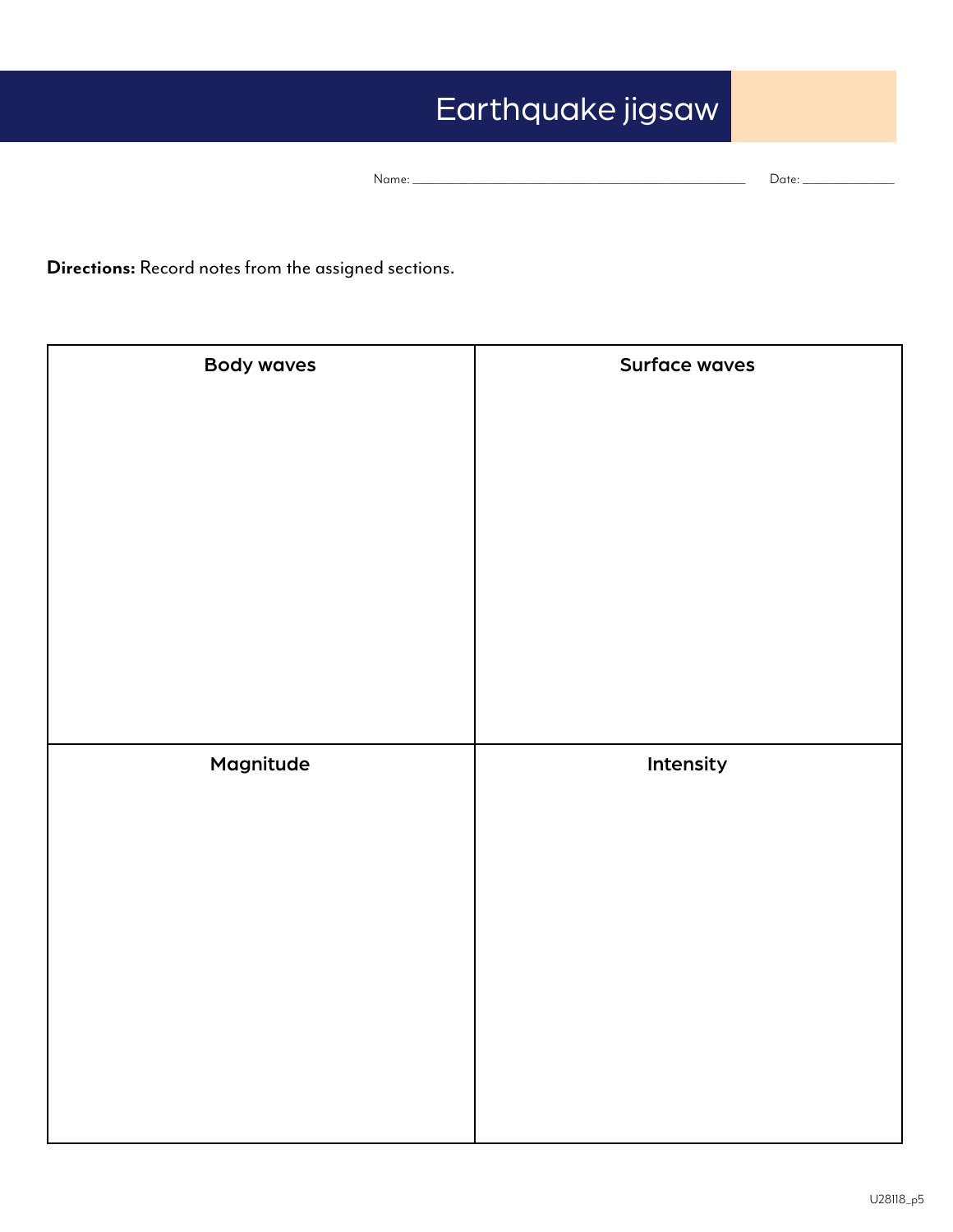# How well will it hold up?

Name: \_\_\_\_\_\_\_\_\_\_\_\_\_\_\_\_\_\_\_\_\_\_\_\_\_\_\_\_\_\_\_\_\_\_\_\_\_\_\_\_\_\_\_\_\_\_\_\_\_\_\_\_\_\_\_\_\_\_\_\_\_\_\_\_\_\_\_\_\_ Date: \_\_\_\_\_\_\_\_\_\_\_\_\_\_\_\_\_\_\_

**Directions:** In the first column, draw what you see and write down observations about the building. In the second column, predict what you think will happen to the structure during a simulated earthquake. In the third column, describe how it held up.

| <b>Structural observations</b> | My prediction | How did it hold up? |
|--------------------------------|---------------|---------------------|
|                                |               |                     |
|                                |               |                     |
|                                |               |                     |
|                                |               |                     |
|                                |               |                     |
|                                |               |                     |
|                                |               |                     |
|                                |               |                     |
|                                |               |                     |
|                                |               |                     |
|                                |               |                     |
|                                |               |                     |
|                                |               |                     |
|                                |               |                     |
|                                |               |                     |
|                                |               |                     |
|                                |               |                     |
|                                |               |                     |
|                                |               |                     |
|                                |               |                     |
|                                |               |                     |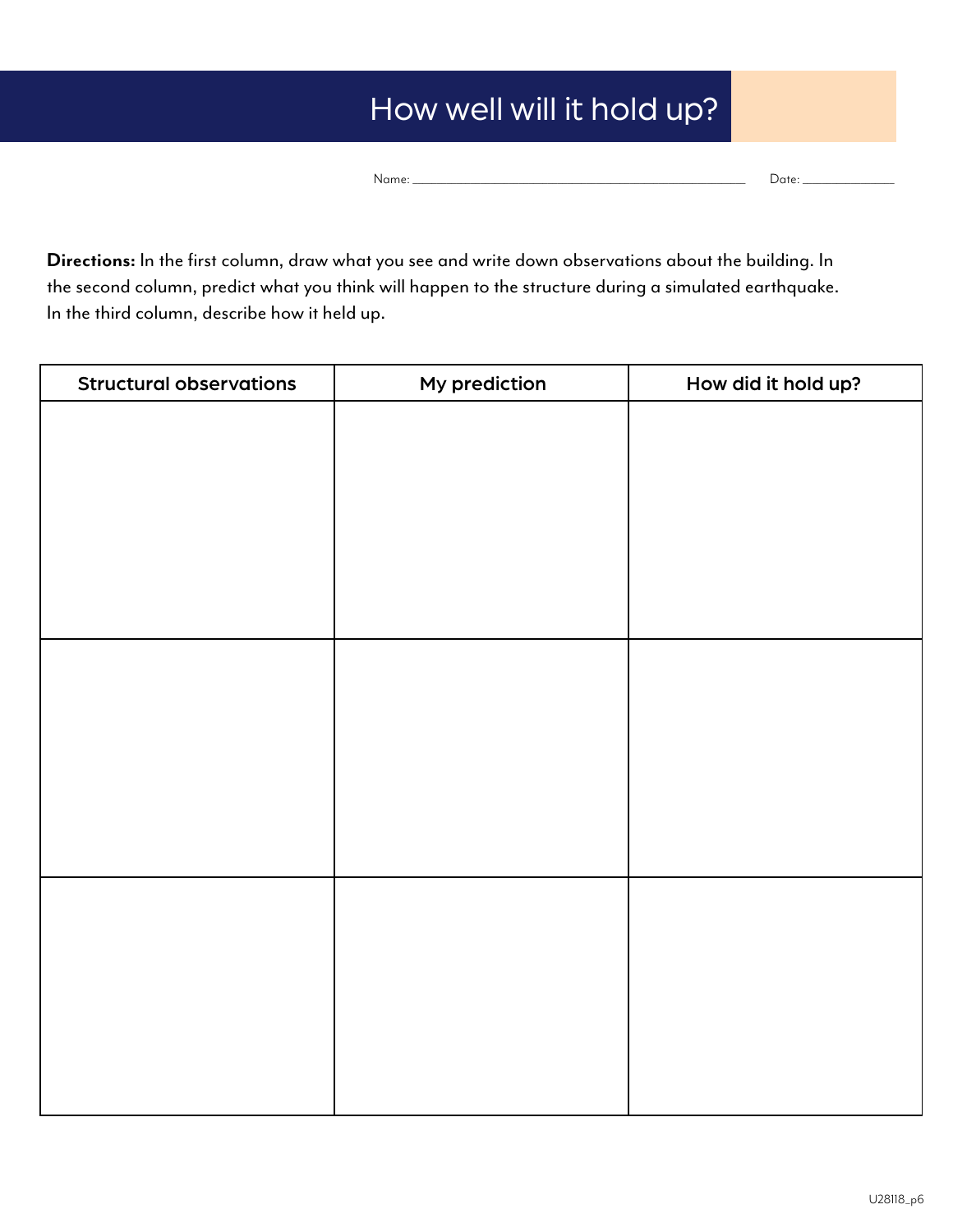# What is an earthquake?

- The rapid release of energy usually along a fault line that causes the earth's crust to suddenly move
- Greater the amount of energy released = greater earthquake
- The energy is released in the form of seismic waves

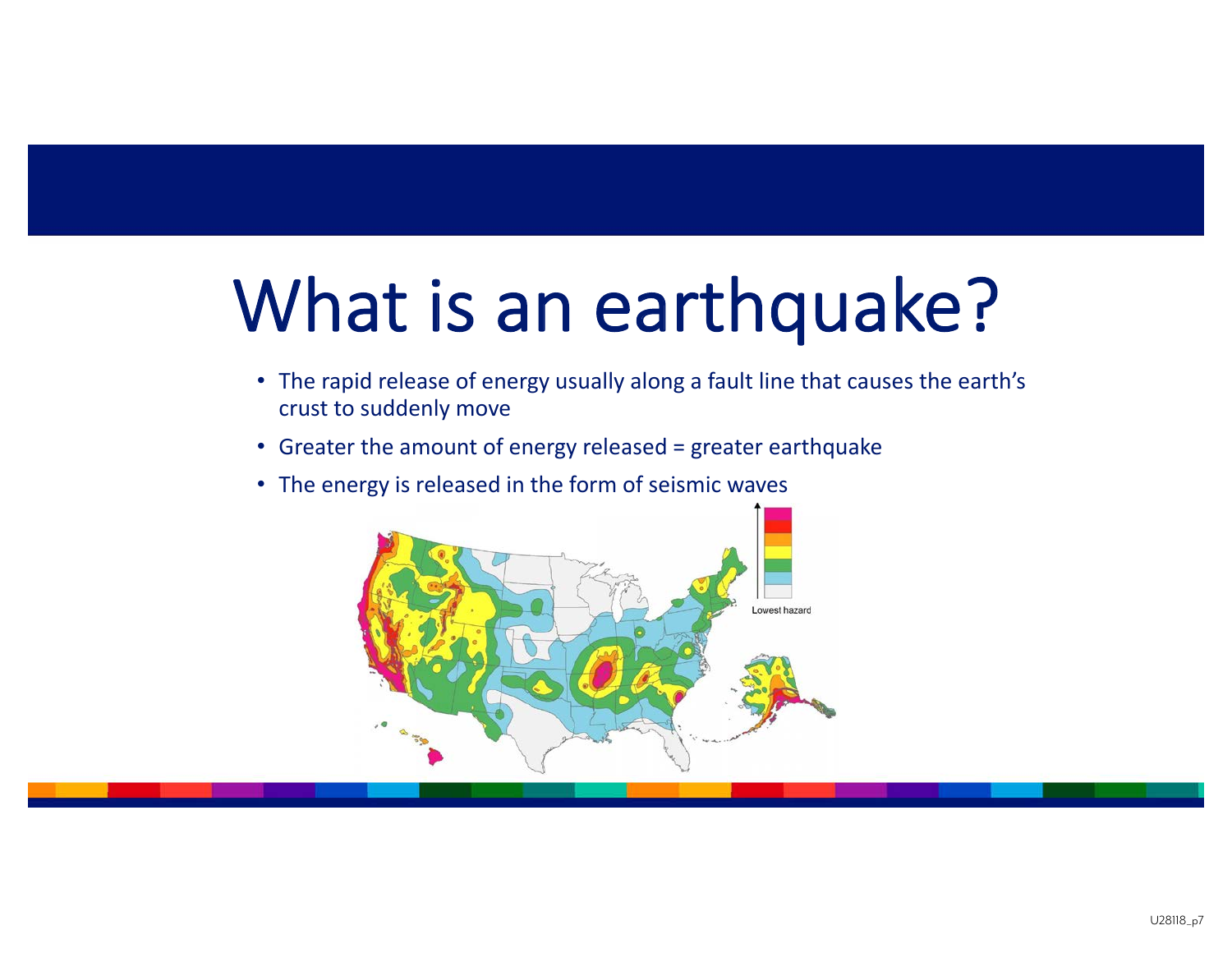# Graph it

- 1.Determine how many earthquakes occurred in the last 24 hours.
- 2.Sort the earthquakes based on the continents on which they occurred
- 3.Create a bar graph to show the data.

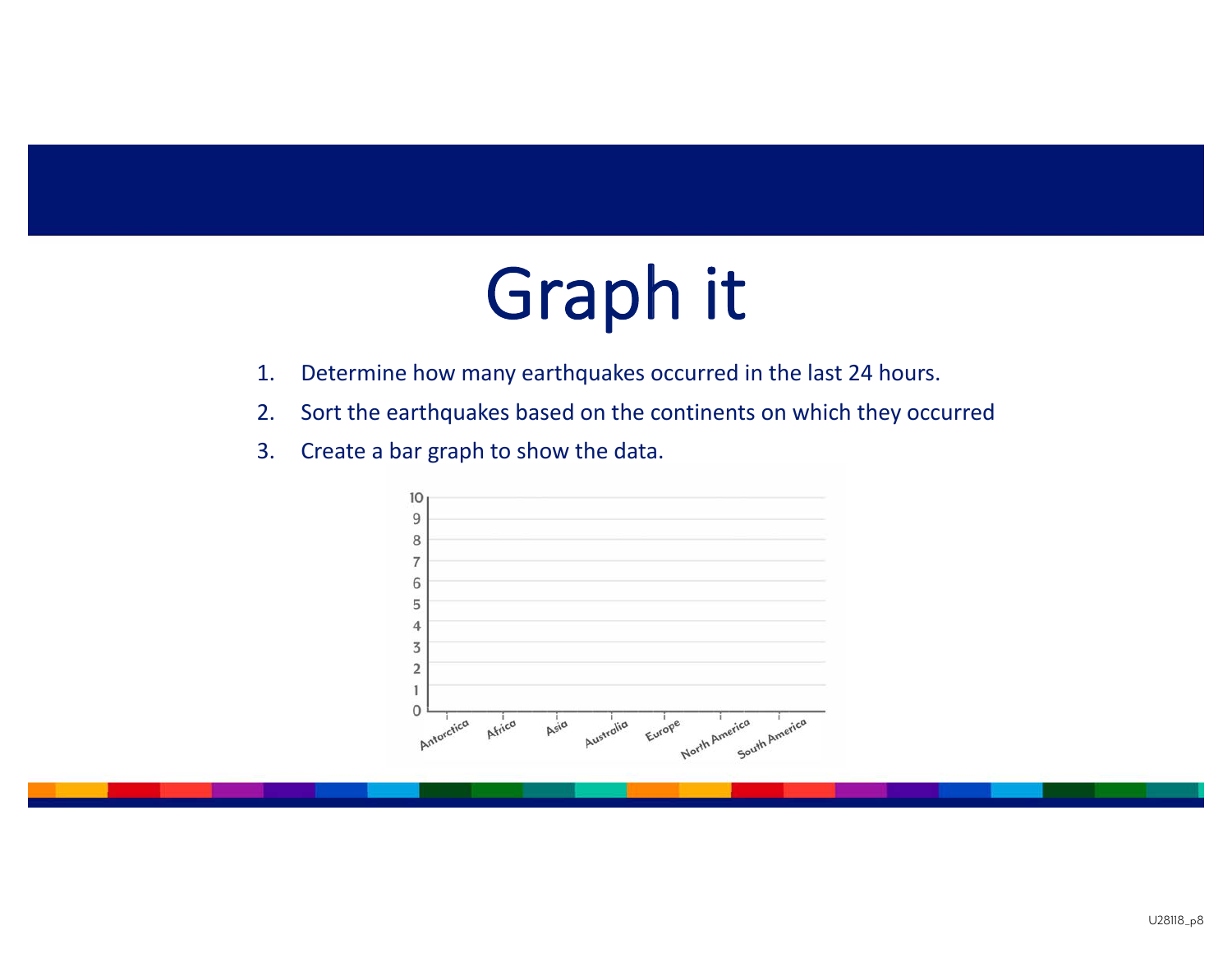# Body waves travel through the earth's interior

### P waves (primary waves)

- •Fastest seismic waves
- •Shake the ground back and forth
- •First seismic waves detected during an earthquake
- Travel through all types of matter



### S waves (Secondary or shear waves)

- Slower than P waves
- Shake the ground up and down
- •Second seismic waves detected
- Travel through rock

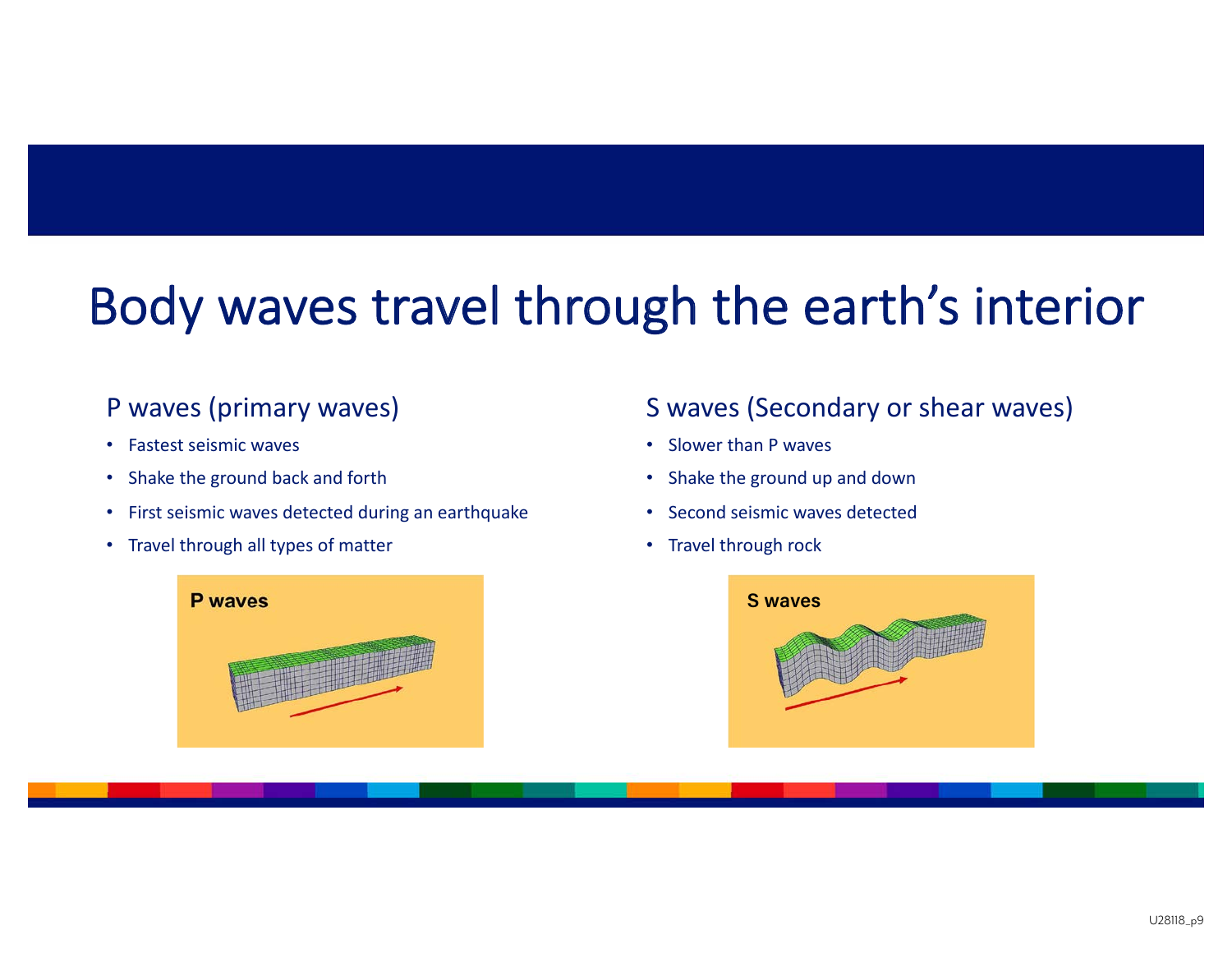# Surface waves travel on the earth's surface



#### Love waves

- Faster surface wave
- Only moves the ground side to side
- The deeper the earthquake is, the less measurable these waves are

### Rayleigh waves

- Rolls like an ocean wave along the earth's surface
- Moves the ground both up and down and side to side
- Cause most of the movement people feel during an earthquake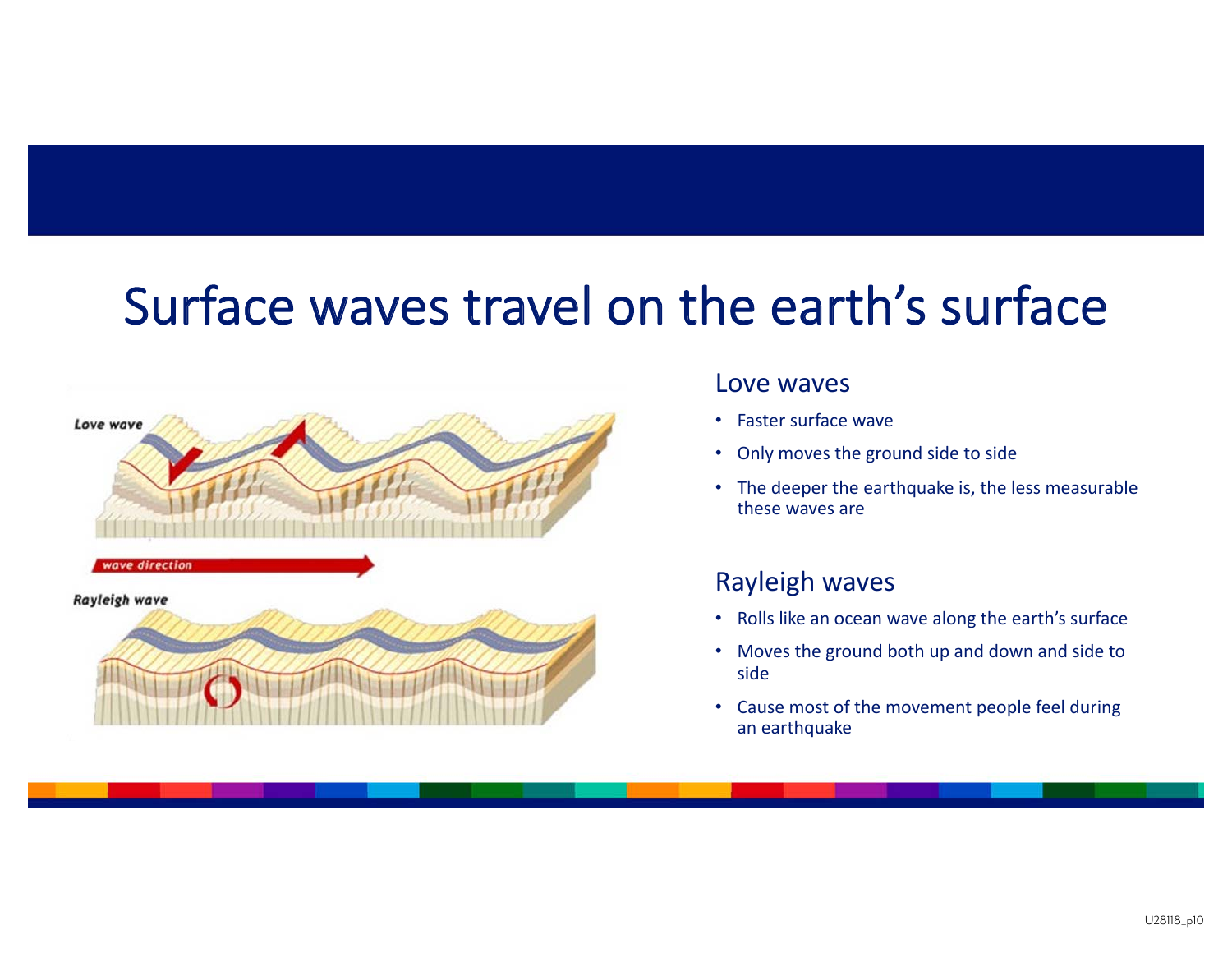# An earthquake's magnitude

- Measures the strength of an earthquake
- Often measured on the Richter Scale (0–9)
- Determined by seismic wave's amplitude
- 6.1 quake is 10x stronger than 5.1 quake

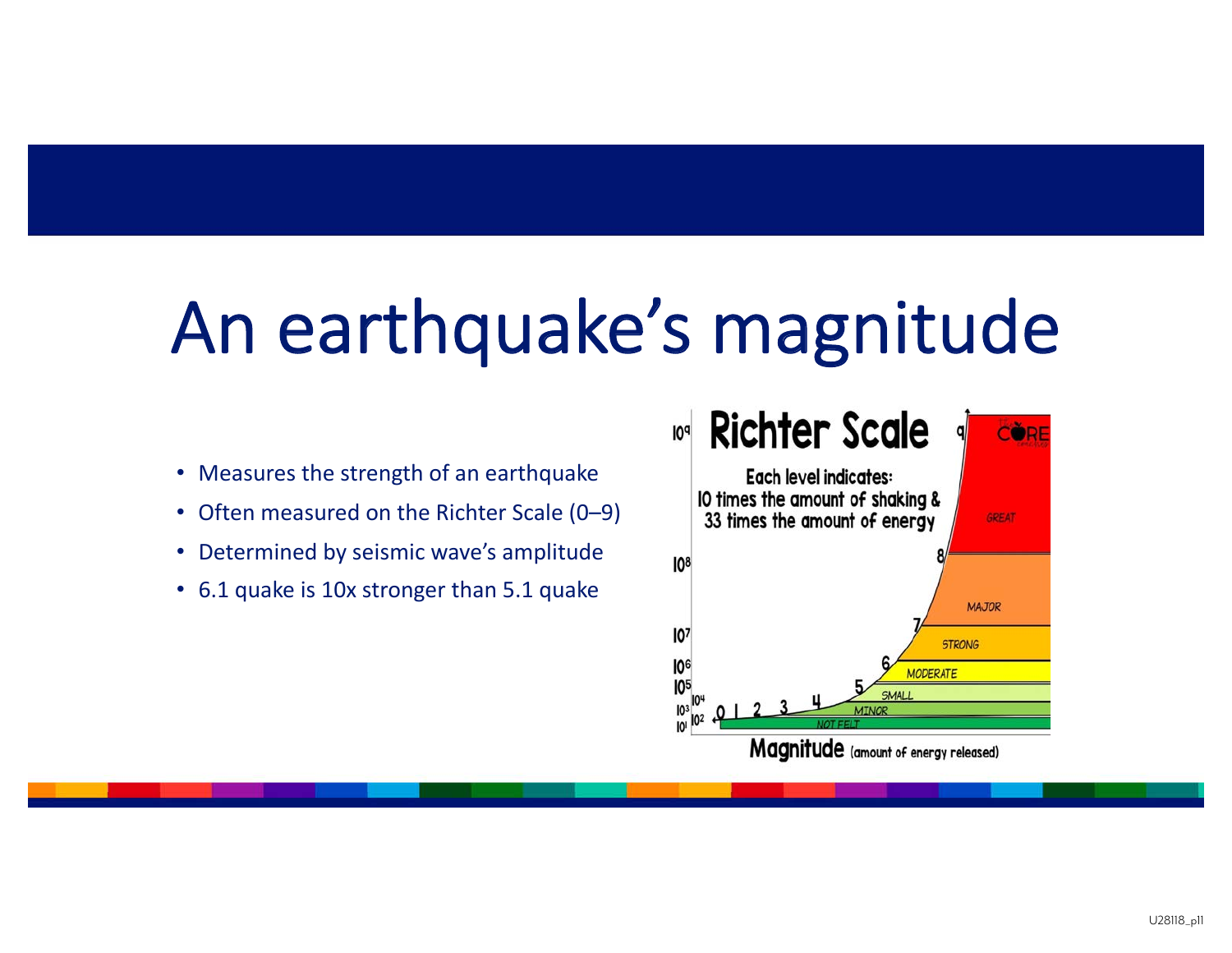# Moment magnitude scale

- More universally used by seismologists
- Calculated by total moment of release of an earthquake
- Ranges from negative numbers (unfelt) to greater than 10 (catastrophic)

| Magnitude range | <b>Effects</b>                 | Frequency            |
|-----------------|--------------------------------|----------------------|
| 2.5 or less     | Not felt                       | 900,000 per year     |
| 2.5 to 5.4      | Can cause minor<br>damage      | 30,000 per year      |
| 5.5 to 6.0      | Slight damage to<br>structures | 500 per year         |
| 6.1 to 6.9      | Damage to populated<br>areas   | 100 per year         |
| 7.0 to 7.9      | Major and widespread<br>damage | 20 per year          |
| 8.0 or greater  | Catastrophic damage            | One every 5-10 years |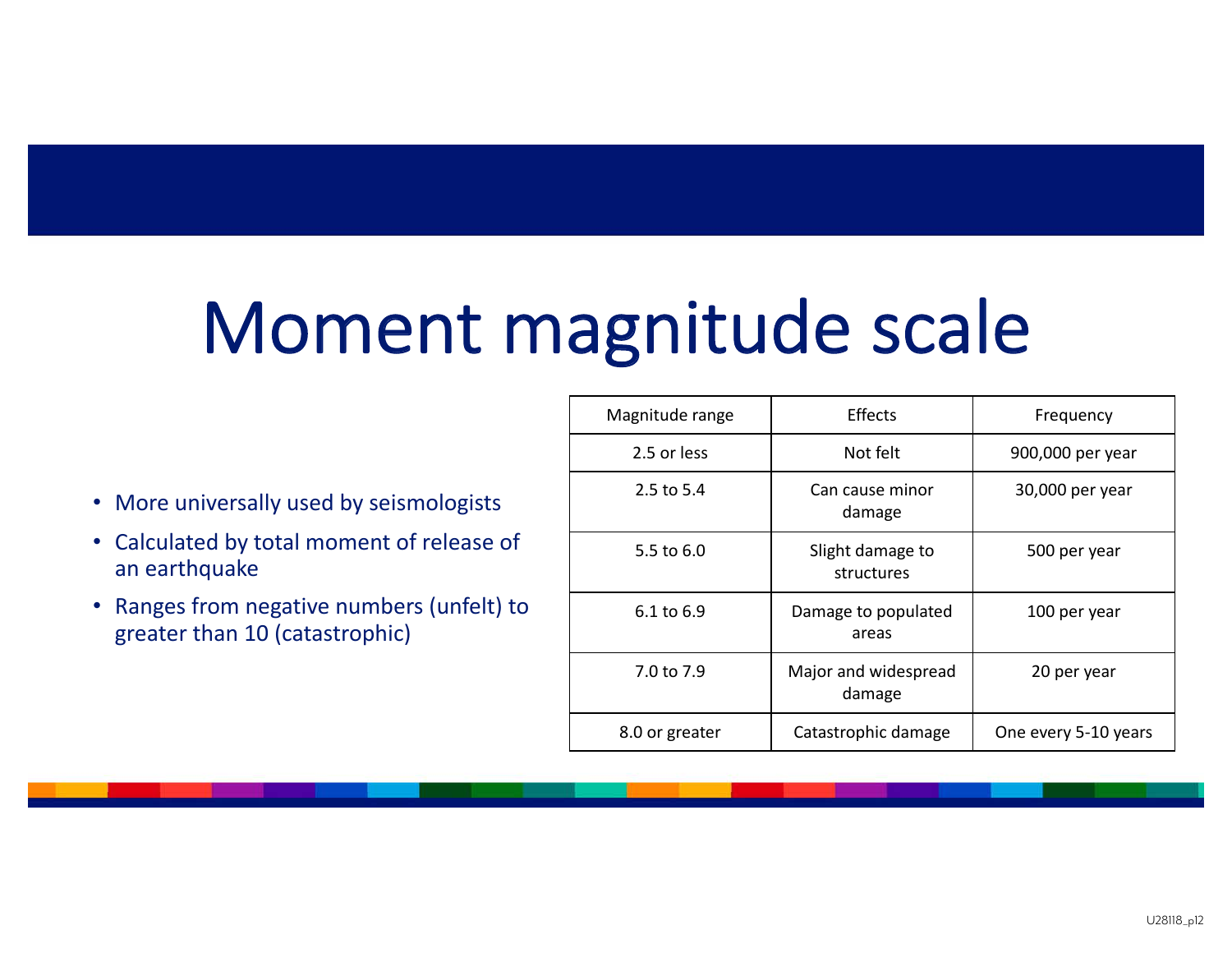# Intensity: Measures the severity of an earthquake

#### Scale: Modified Mercalli Scale

- Less scientific
- Relies heavily on human experience and observation
- Damages does not always equate to earthquake strength
- Based on a scale from I to XII

| Instrumental<br>Intensity | Perceived<br><b>Shaking</b> |  |
|---------------------------|-----------------------------|--|
|                           | <b>Not Felt</b>             |  |
| $II-HII$                  | Weak                        |  |
| IV                        | Light                       |  |
| v                         | <b>Moderate</b>             |  |
| VI                        | <b>Strong</b>               |  |
| VII                       | <b>Very Strong</b>          |  |
| VIII                      | <b>Severe</b>               |  |
| IX                        | <b>Violent</b>              |  |
|                           | <b>Extreme</b>              |  |